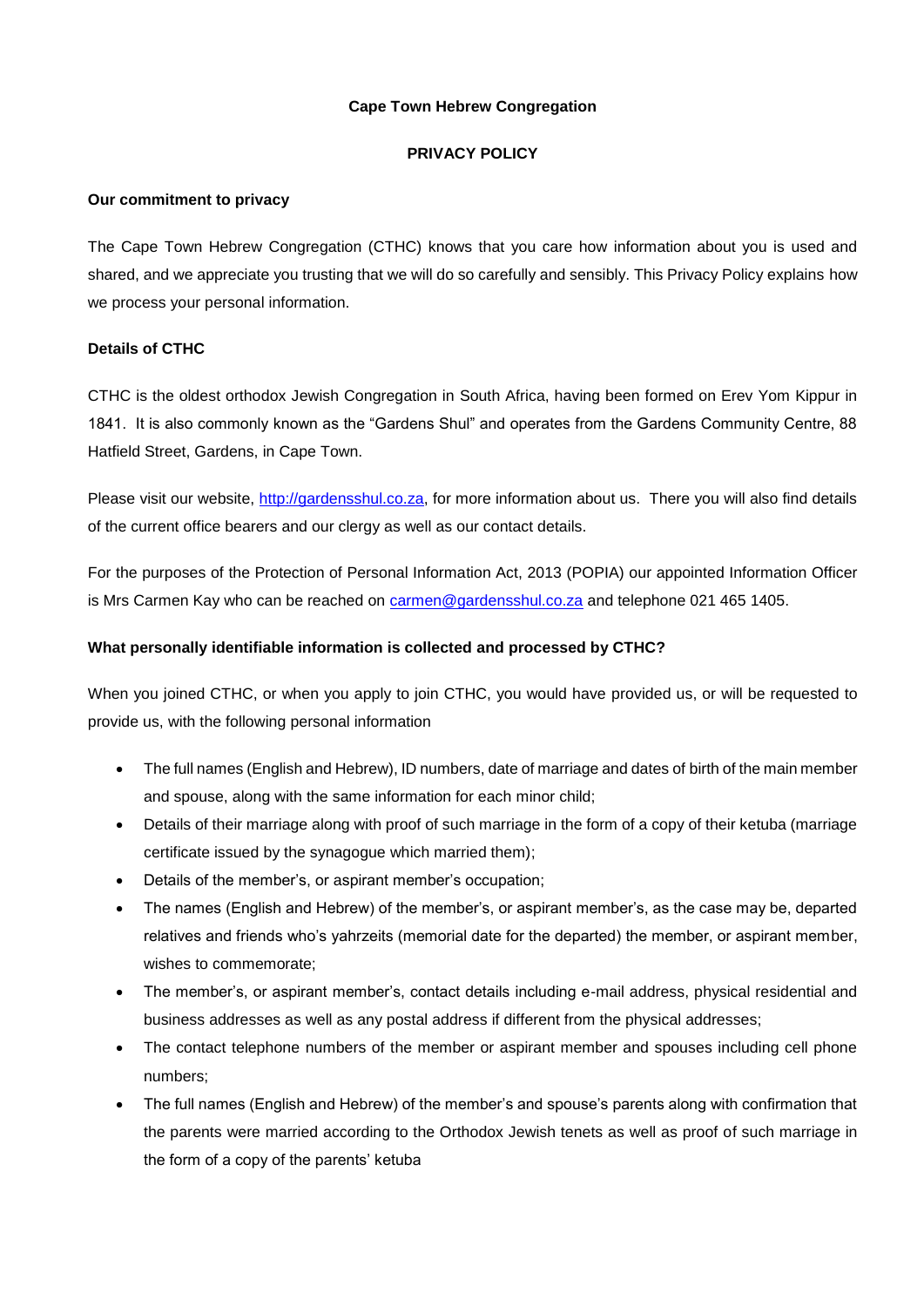The above information is used by CTHC to compile the records of its members and is only used by us as set out in this policy. CTHC does not collect or process any other information from its members unless additional information is voluntarily provided by the member, or aspirant member, for a specific purpose chosen by the member, or aspirant member, themselves, for example, if the member provides information to be used by CTHC to solicit potential business for the member or aspirant member.

#### **The way we use information**

CTHC uses the information collected and processed as outlined above, as follows:

- CTHC publishes to its members and associated individuals and organisations a weekly newsletter every Friday called "The Gardens Shmooze" in which details are published of any upcoming special celebrations in the week that follows including birthdays and anniversaries, yahrzeits, special birthdays, Bar and Bat Mitzvahs, engagements and forthcoming marriages;
- Also included in the weekly newsletter are details of any bereavements suffered in the past week providing the names of the departed individual and the mourners, along with details of any upcoming consecrations (unveiling of memorial tombstones) in the week ahead;
- CTHC publishes its annual Rosh Hashanah Bulletin each year. In this publication we publish the same details as for the weekly newsletter as well as pictures of the various events held over the year under review. In addition we include a list of our members (names only), a list of new members who have joined over the year under review and a list of donors to the Foundation Fund. As provided for in the CTHC Constitution, a member's continued membership or upon becoming a member, consent for the use of such pictures is implied. A member is, however, entitled to expressly withhold consent for the publication of any such picture provided that the member concerned notifies CTHC in writing thereof by no later than 31 July of each year.
- When you supply information about yourself for a specific purpose, we use the information for only that purpose (such as to provide the service or information you have requested). For example, you may be asked to give us individual information to receive information, to make a donation, or register for an event. We do not share this information with outside parties except to the extent necessary to complete that request.
- CTHC does not sell or rent email addresses or other information to outside sources and will not supply such information to anyone without the member's express written consent.
- Should any material changes be made to the ways in which we use personally identifiable information, we will both notify our members via e-mail and post the changes on our website at least 30 days prior thereto.

#### **Our commitment to data security**

Personally identifiable information is stored on our server and is not publicly accessible. Further, personally identifiable information is only accessed by CTHC personnel on a "need to know" basis. To prevent unauthorized access, maintain data accuracy, and ensure the correct use of information, we have put in place appropriate physical, electronic, and managerial procedures to safeguard and secure the information we collect.